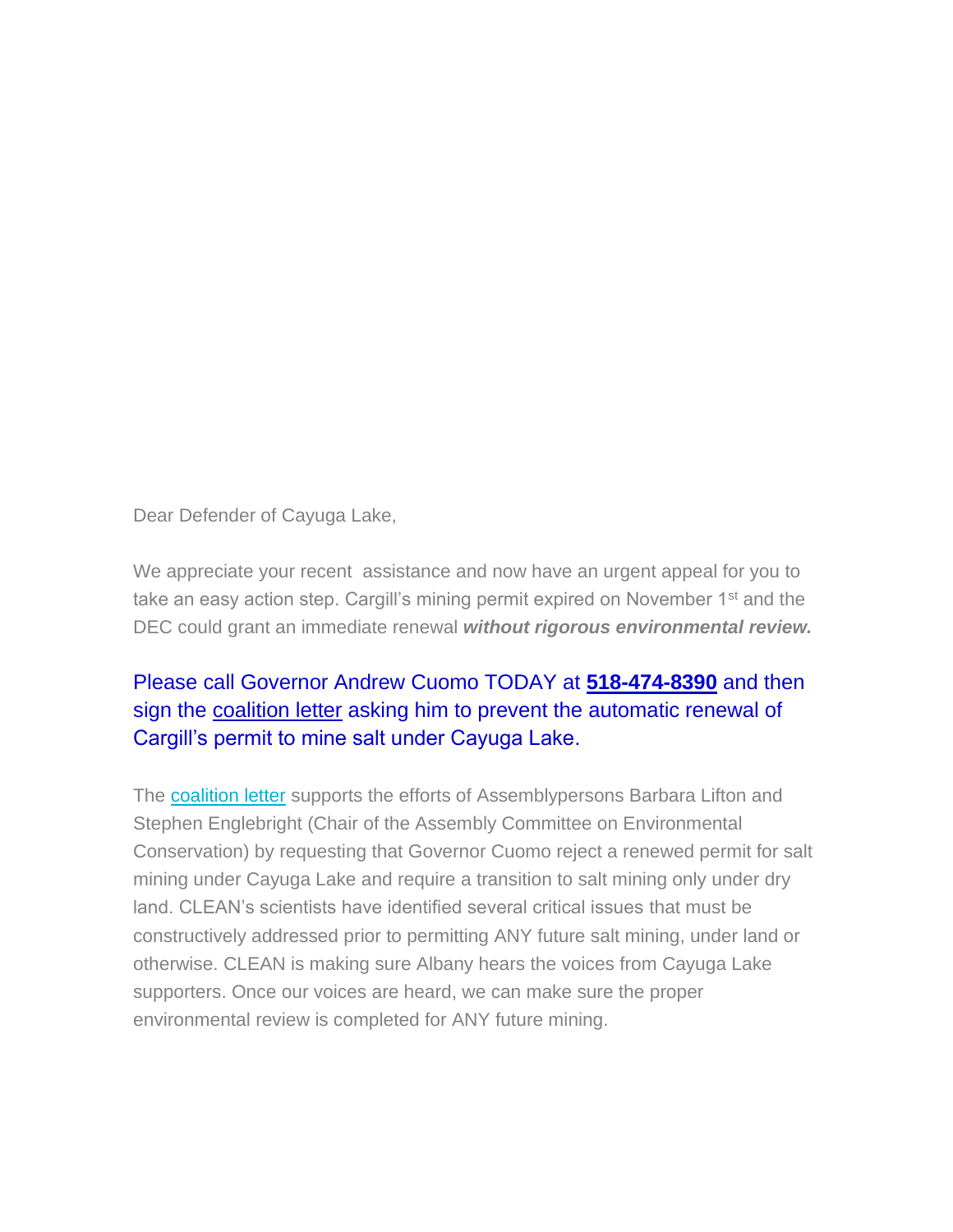## On the Toxics Targeting [website,](http://www.toxicstargeting.com/MarcellusShale/letters/2017/07/20/coal-letter-to-gov-cuomo-re-salt-mining-under-cayuga-lake) click on the red box that says: STEP 1: SIGN THE LETTER.

Without YOU expressing concern, New York's Department of Environmental Conservation is likely to automatically renew Cargill's permit to mine salt under Cayuga Lake for another five years.

The catastrophic collapse of the Retsof Salt Mine in 1994, the one-week emergency closure of [Cargill's salt mine under Lake Erie](http://www.cleveland.com/business/index.ssf/2013/08/cargill_salt.html) in 2013, and the Lake **[Peigneur](https://www.youtube.com/watch?v=3cXnxGIDhOA)** disaster are evidence that salt mining can be very dangerous and harmful to water resources.

Cayuga Lake provides fresh water to 30,000 residents. This resource is too valuable to put at risk when salt can be mined more safely under land.

Again, Governor Cuomo's phone number: **518-474-8390**

Join more than 700 people who have already signed the [coalition letter](http://www.toxicstargeting.com/MarcellusShale/letters/2017/07/20/coal-letter-to-gov-cuomo-re-salt-mining-under-cayuga-lake) to Governor Cuomo asking that he require the DEC to issue no new permits for mining under the lake and to initiate a process to transition to salt mining under land. And please share this as widely as possible. New Yorkers and lovers of Cayuga Lake need to have their voices heard.

Thank you! The CLEAN Steering Committee <http://cleancayugalake.org/> [www.facebook.com/CLEANCayugaLake/](http://cleancayugalake.org/)